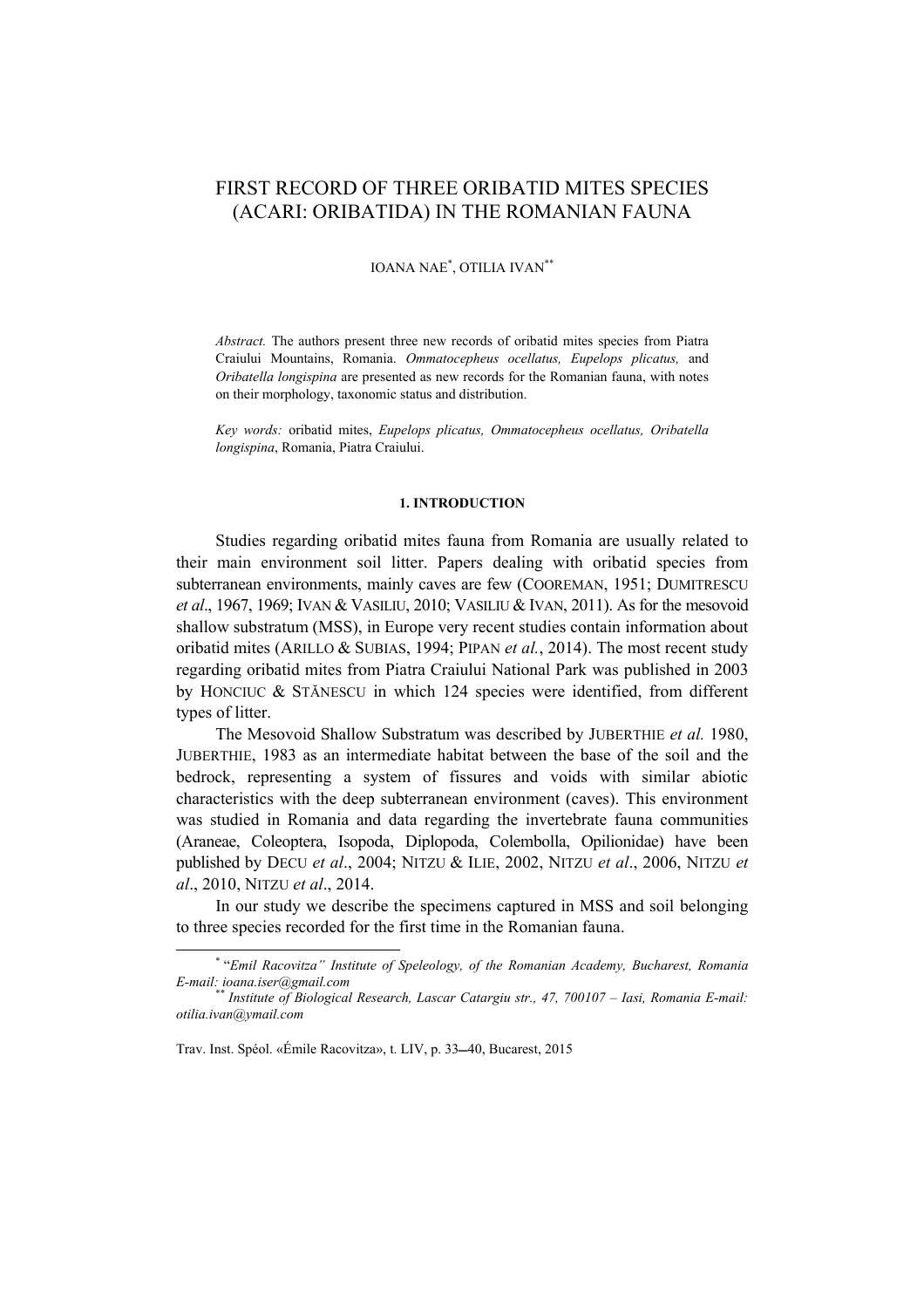### **2. MATERIALS AND METHODS**

The study area was Piatra Craiului Mountains, also a national park, situated in the Meridional Carpathians, Romania. The main feature of the massif is its limestone ridge with altitudes above 2000 m and one of the largest scree surfaces from the Romanian Carpathians, Marele Grohotiş.

The animals were captured using pitfall Barber traps. To sample the invertebrate fauna in the MSS (mesovoid shallow substratum) PVC tubes were placed in drillings buried in the scree. Each tube was perforated in the posterior part and ended with a Barber trap with ethylene glycol as preservative agent. The upper end was covered with a plastic lid to prevent debris fallout.

We sampled two types of environments: edaphic and MSS. For the MSS we used PVC tubes placed in drillings of 0.5 and 0.75 cm in depth. For the soil (edaphic) fauna we used 5 Barber traps placed in a 25  $m<sup>2</sup>$  square areas in several stations. The studied areas were: Cerdacul Stanciului and Marele Grohotiş (nude and mobile scree) Valea Seacă (covered and fixed scree), both sampled for Oribatid fauna in MSS and edaphic envioronments.

The sample stations

• Cerdacul Stanciului – two drillings (0.5 and 0.75 m) at altitudes of 1637 m and 1672 m.

• Marele Grohotis – two drillings (0.5 and 0.75 m) at altitudes of 1578 and 1579 m.

• Valea Seacă – one drilling (0.5 m) at an altitude of 1087 m.

• Edaphic sample in subalpine zone – nude scree near Cerdacul Stanciului drillings; altitude 1526 m.

• Edaphic sample in subalpine zone, at the base of the limestone ridge, half the distance between Marele Grohotiş and Cerdacul Stanciului; altitude 1643 m.

• Edaphic sample in fir and beech forest on Padina Lăncii Valley, bellow Marele Grohotiş; altitude 1343 m.

• Edaphic sample in beech forest on Valea Seacă at 1085 m altitude.

• Edaphic sample in beech forest on Padina Lăncii Valley near the river with the same name; altitude 1102 m.

The specimens were preserved in 70% ethylic alcohol, temporally mounted in glycerin, examined and determined using an Olympus CH2 microscope. 2% hydrogen peroxide was used for discoloration. The same microscope with drawing attachments was used for drawings (20x10 lens), but this time each individual was mounted into a mixture of gelatin Merck and anhydrous glycerol. After drawing, each specimen was washed with 70% ethylic alcohol, and placed in tubes containing that same type of alcohol. All measurements used in drawings are in micrometers. The studied animals are deposited in the collection of "Emil Racovitza" Institute of Speleology, Bucharest.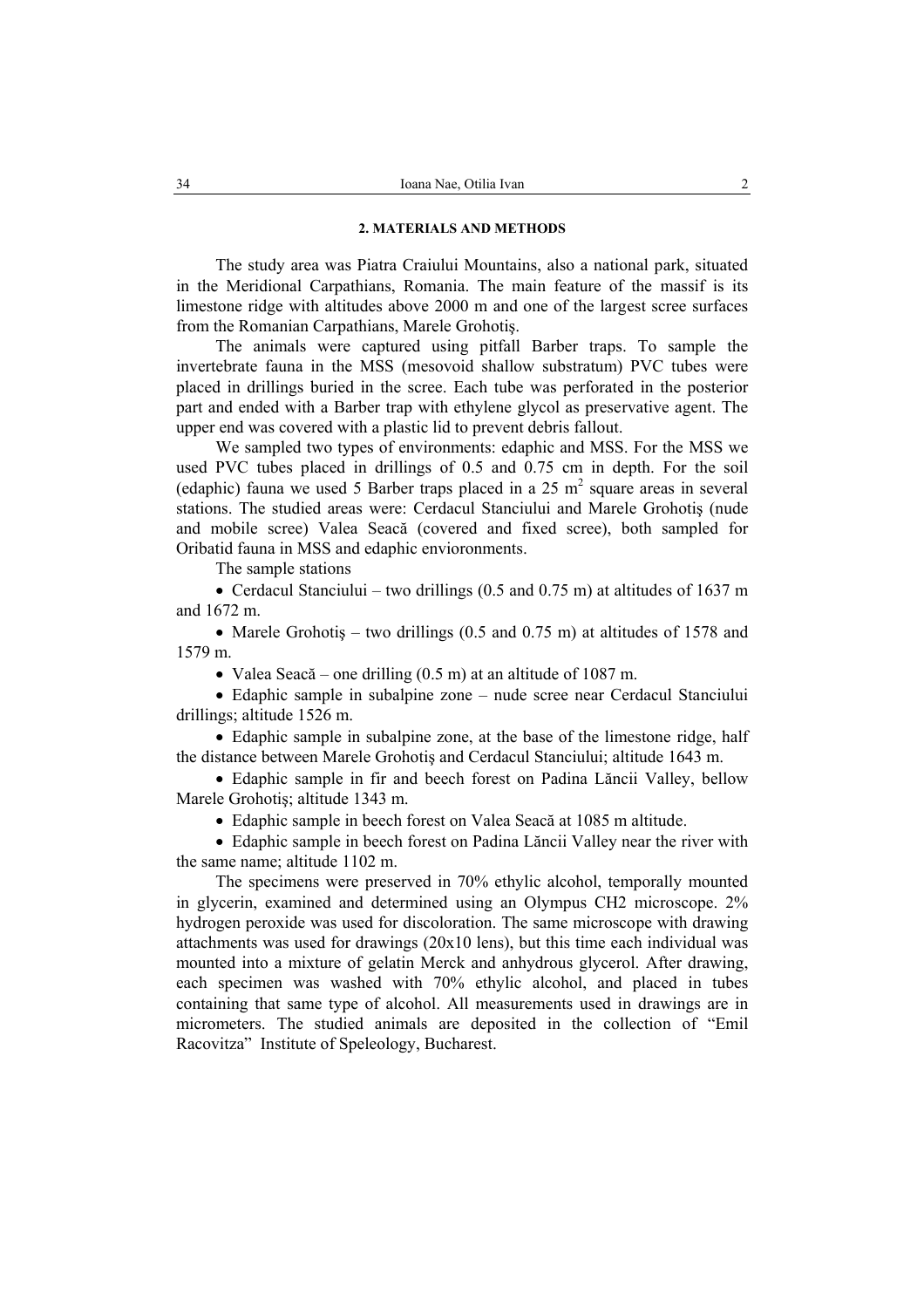For the identification we used the identification keys published by VAN DER HAMMEN (1952), BERNINI (1978), PÉREZ IÑIGO (1993), PÉREZ IÑIGO (1997), WEIGMANN (2006).

The systematic ranking of the species is according to SUBIAS (2004), updated in 2015.

#### **3. NEW RECORDED SPECIES**

Suprafamily EUTEGAEOIDAEA Balogh, 1965 Family COMPACTOZETIDAE Luxton, 1988

### *Ommatocepheus ocellatus* **(Michael, 1882)**

*Material examined:* 1 specimen – Piatra Craiului, (edaphic sample) in fir and beech forest on Padina Lăncii Valley, bellow Marele Grohotiş; May, 2008, leg. Dr. Augustin nae.

 Sensillus with round shaped head and short stem, almost entirely comprised in the cavity formed by the bothridial walls; lateral lamellae with well developed cuspis; no translamellae; setae *ro* short, curved and smooth; setae *le* thick, smooth, curved, elongated, they may overlap at the end; interlamellar setate rod shaped and acute; acute humeral angles; bothrydia with characteristic shape; notogaster with alveolar ornamentation; 7 pairs of short notogastral setae, trydactil legs. The specimen was little deteriorated during the sampling period, and some characters were difficult to observe (the right lamella is broken, interlamellar setae are broken, the shape of the rostrum is damaged, some notogastral setate and the legs are missing). Also, the ventral side of the animal is badly damaged. Yet the shape of sensillus and bothridia were visible, and also, the body ornamentation (Fig. 1).

The body length is a little smaller than that given by MICHAEL, 1882 (600 µm), but the other data from the older papers are close to its value: 595 µm (SELLNICK, 1928); 565 µm (WILMANN, 1931); 583 µm (COLLOFF, 1984); 614 µm (PÉREZ IÑIGO, 1997); 545 − 605 µm (WEIGMANN, 2006).

Body measurements:

 $-$  Body legth: 585  $\mu$ m

– Length of prodorsum: 143 µm

– Length of notogaster: 442 µm

Distribution. Paleartic species (SUBIAS, 2015). *O. ocellatus* is commonly found in lichens that grow on tree bark (WEIGMANN, 2006). Not recorded for the Romanian fauna up to present.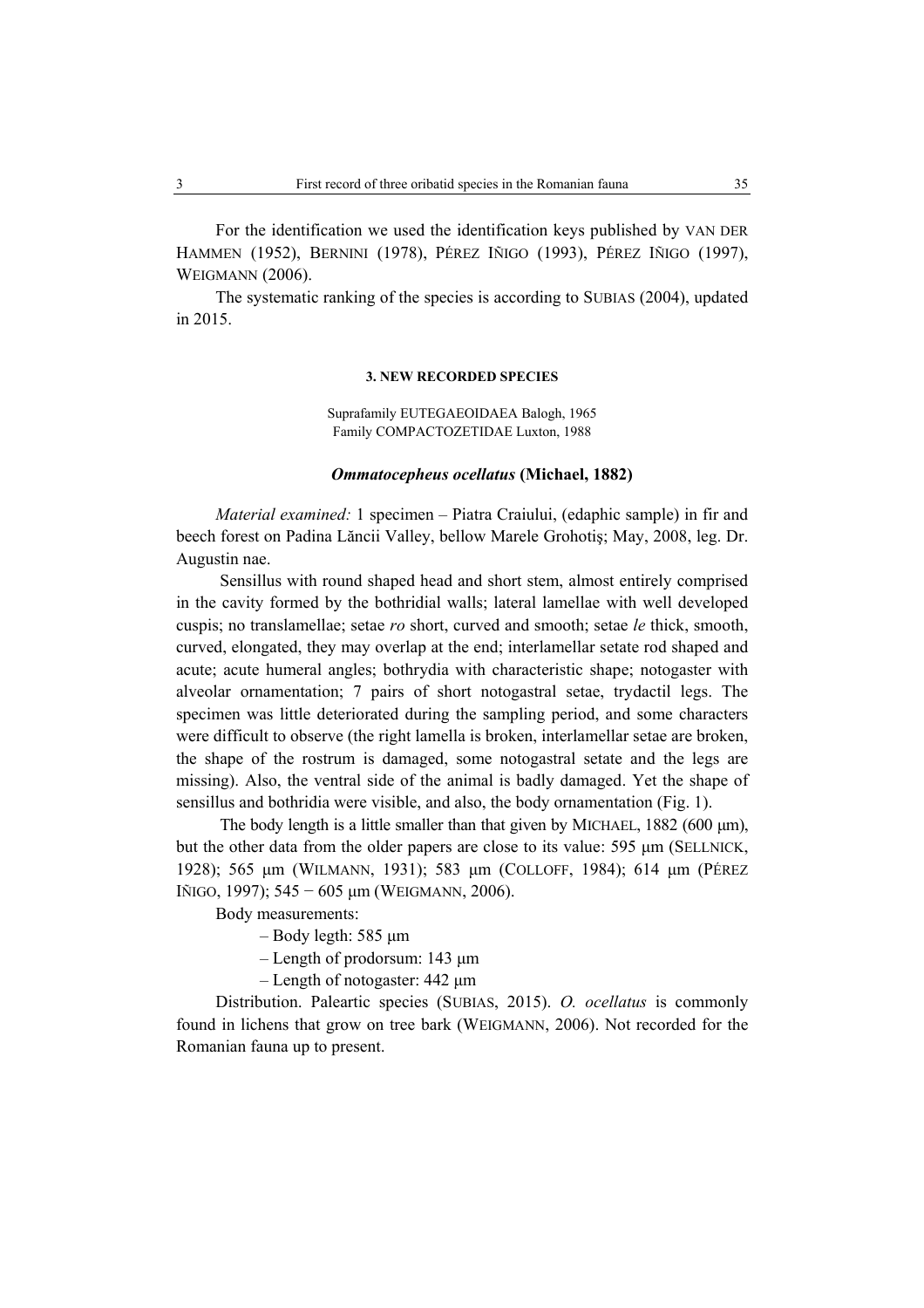

Fig. 1. *Ommatocephues ocellatus* (Michael, 1882) – dorsal view. Scale – 100 µm.

Superfamily PHENOPELOPOIDAEA Petrunkevich, 1955 Family PHENOPELOPTIDAE Petrunchevich, 1955

# *Eupelops plicatus* **(Koch, 1835)**

*Material examined*: 6 specimens – Piatra Craiului Mountains: 1 specimen from 0.5 min depth (Cerdacul Stanciului – MSS) 30.07.2008, 5 specimens from edaphic (beech forest, Valea Seacă), 21.05.2008, all leg. Dr. Augustin Nae.

Material description: Notogastral setae *lp* and *h3* apart from one another, between them, the A1 *area porosa* is not visible; sensillus smooth, fine and long; notogastral setae long and fine, setae *h1* more or less widened, setae *ps1* and *h2* may be thicker than the others.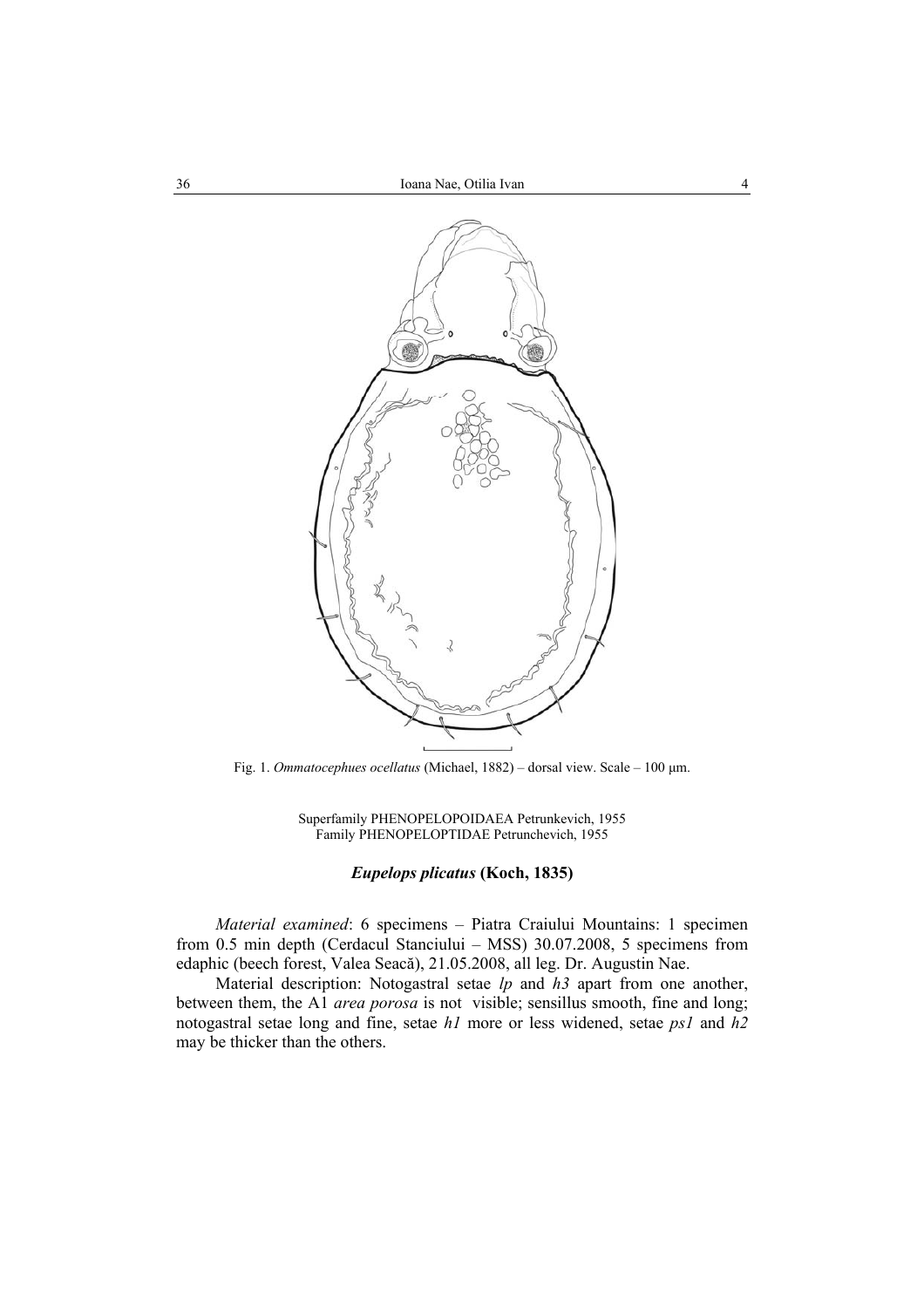

Fig. 2. *Eupelops plicatus* (Koch, 1835) – dorsal view. Scale – 100 µm.

The species was described by various authors (WILLMANN, 1931; PÉREZ IÑIGO, 1974, 1976, 1993; VAN DER HAMMEN, 1952, WEIGMANN, 2006) and our specimens are not different from those except for the *areae porosae* which are very little (they were not visible even at 40x10 lenses), the anterior border of notogaster is not three-lobed, setae *h1* is toothed and the sensillus is covered by fine points. The adhering secretions from the notogaster surface, which varies with the age of the animal, may interfere in the correct view of the shapes and length of notogastral hairs and areae porosae. In our case, the specimens were also covered with a thick layer of secretions. The main characters of the species were visible after discoloration with 2 % hydroxide peroxide.

Body length for three specimens:  $663 \mu m$ ; 598  $\mu m$ ; 650  $\mu m$ 

Distribution. *E. plicatus* (Fig. 2) is a Holartic species (SUBIAS, 2015), quite frequent in forest soils and on trees (WEIGMANN, 2006).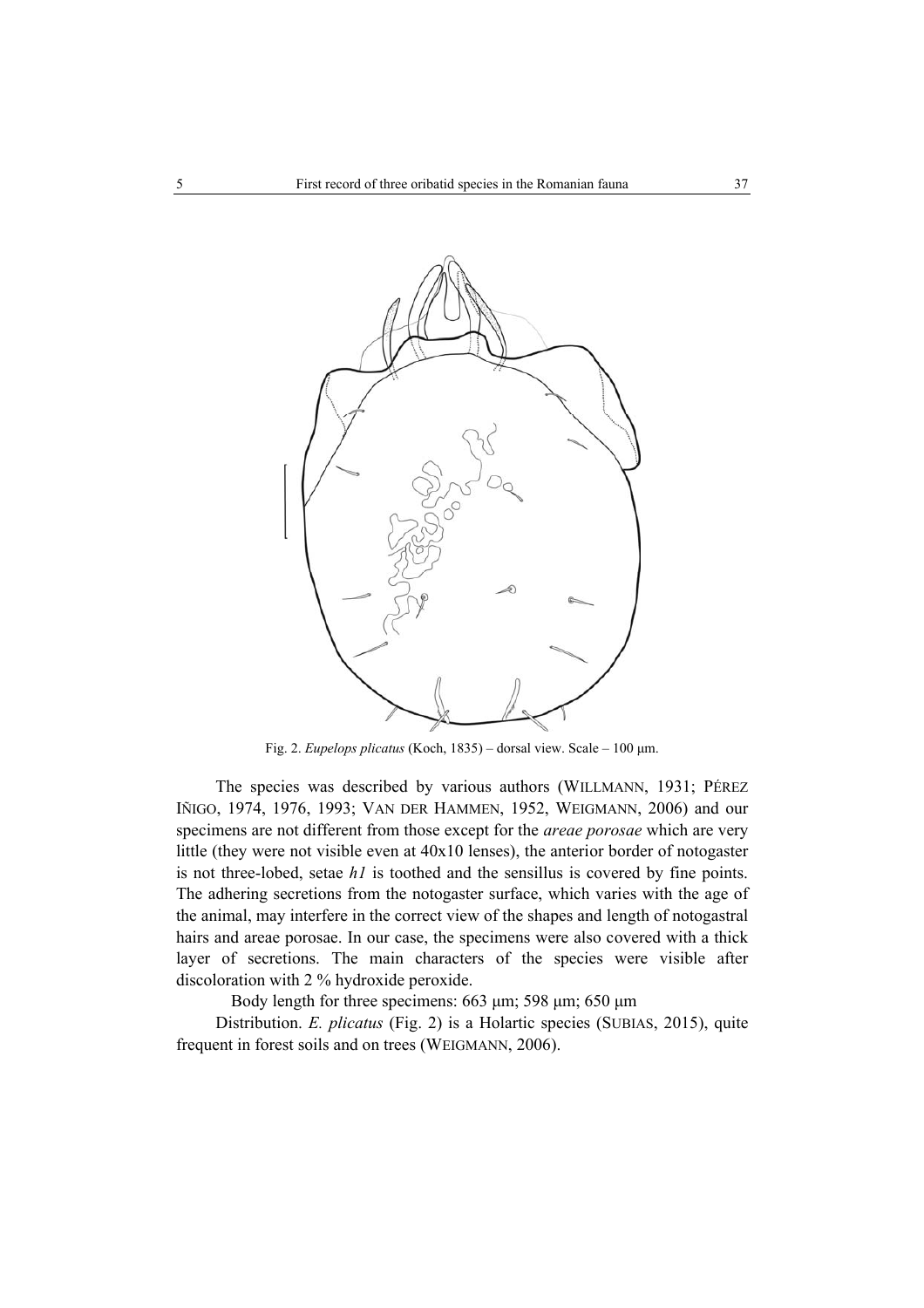# *Oribatella longispina* **Berlese, 1914**

*Material examined*: 306 specimens– Piatra Craiului Mountains area: 234 specimens from 0.5 m drillings (MSS), 43 specimens from 0.75 m drillings (MSS) and 29 specimens from edaphic; March, May, June, July, August, October 2008; April, May, June, July, August, September, October, November 2009, leg. Dr. Augustin Nae.

The species was described by BERLESE in 1914, and, in 1978 BERNINI redescribed it based on material from Italy and Tyrol.

The species has trydactil legs, 10 pairs of notogastral seteae, lamellar outer teeth longer and stronger than the inner ones, intercuspidal tooth lacking, epimeral hairs *4c* dense, but shorter than the custodial points. Some features from the investigated populations may be underlined. On a large number of specimens the morphology of lamellae is variable; some may have on the outer border some small denticles present either on both lamellae, either only on one of them. Some specimens also have a small trace of interlamelar tooth as shown in BERNINI, 1978. Also, adanal setae *ad1* and *ad2* are located one above the other.

Body measurements (for the specimen in the drawing):

- $-$  Body length: 507  $\mu$ m
- Length of prodorsum: 143 µm
- Length of notogaster: 364 µm

| "<br>ar |  |
|---------|--|
|         |  |

Body length values for *Oribatella longispina* 

| <b>Species</b> | Number of | Station          | Minimum     | Maximum     | Medium        |
|----------------|-----------|------------------|-------------|-------------|---------------|
|                | specimens |                  | body length | body length | body length   |
| Oribatella     | 12        | Marele           | 494 um      | 559 um      | 508.91 µm     |
| longispina     |           | Grohotiş, 0.5    |             |             |               |
|                |           | m drilling       |             |             |               |
|                | 20        | Cerdacul         | $494 \mu m$ | 546 um      | $491.4 \mu m$ |
|                |           | Stanciului,      |             |             |               |
|                |           | $0.75 \text{ m}$ |             |             |               |
|                |           | drilling         |             |             |               |

Distribution. *O. longispina* (Fig. 3) is an East European element (SUBIAS, 2015), being recorded for the first time in Romanian fauna. BERNINI, 1978 considers *O. longispina* a mountain species, localized in Central Alps and Tyrol. Our specimens were collected form high altitudes, also.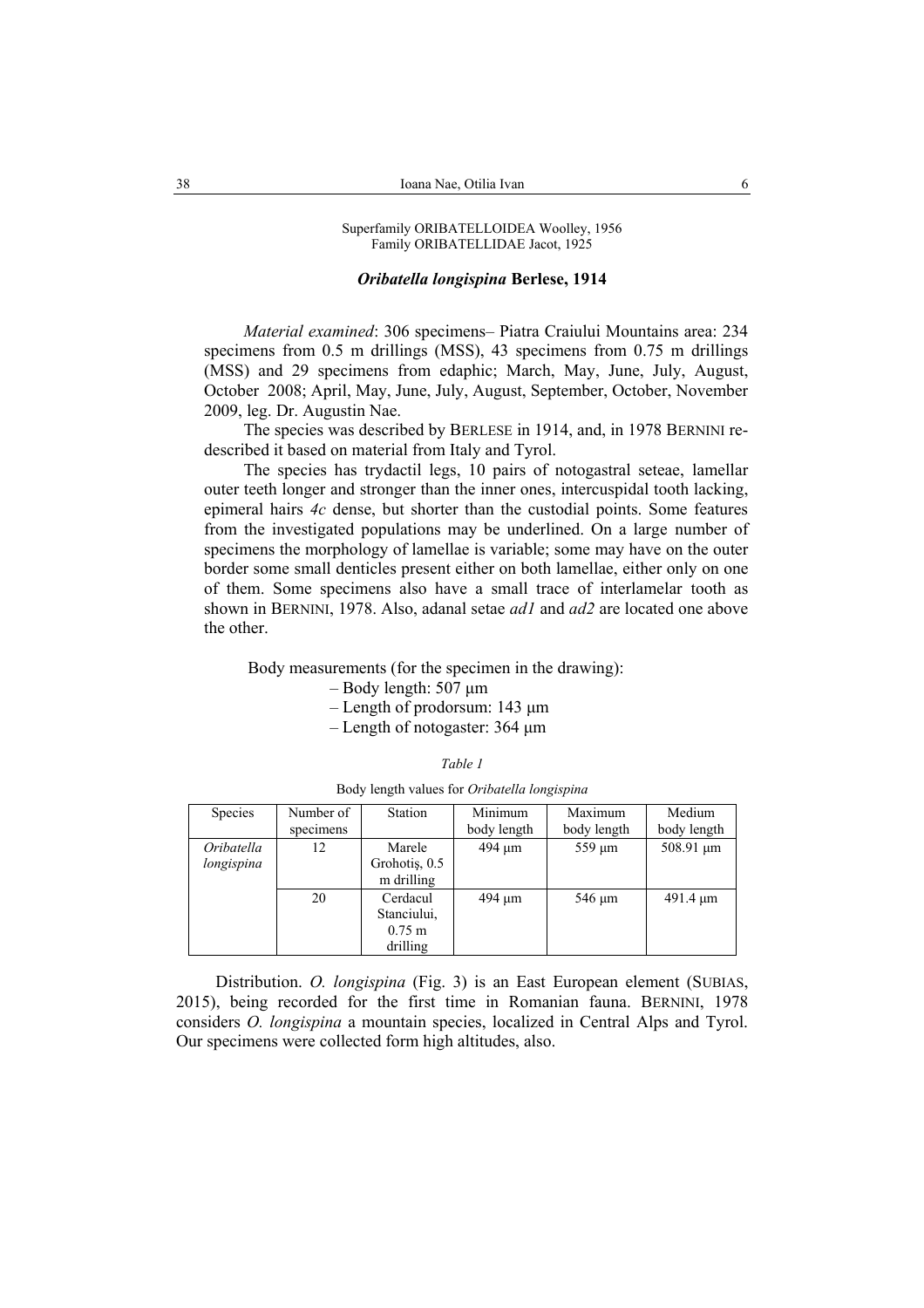

Fig. 3. *Oribatella longispina* Berlese, 1914 – dorsal and ventral view. Scale – 100 µm.

*ACKNOWLEDGEMENTS*. Special thanks to Dr. Augustin Nae, from "Emil Racoviță" Institute of Speleology for collecting the acarological material. The study has been undertaken within the framework of Program I, Project 1 of "Emil Racoviţă" Institute of Speleology of the Romanian Academy.

#### REFERENCES

- ARILLO, A., GIL-MARTIN, J., SUBIAS, S., L*., Oribátidos del MSS de las Islas Canarias. Proschelorbatinae subfam. Nov. (Acari, Oribatida).* Mémoires de Biospéologie, **XXI**: 1–6, 1994.
- BALOGH, J., *The Oribatid genera of the world*. Akadémiai Kiadó, Budapest, 188 p., 1972.
- BERNINI, F., *Notulae Oribatologicae XX. Il genere Oribatella in Italia (Acarida, Oribatida).* REDIA, **LXI**: 503–538, 1978.
- COOREMAN, J., Études *Biospéologiques XXXIV (1). Acariens de Transylvanie*. Institute Royal de Sciences Naturelles de Belgique, Bulletin, **XXXVI(1)**, 1–15. 1951.
- DECU, V., JUBERTHIE, C., GHEORGHIU, V., *Researches on the mesovoid shallow substratum (MSS) in Romania.* Trav. Inst. Spéol. «Émile Racovitza», **XLIII–XLIV**: 193–206, Bucharest, 2004–2005.
- DUMITRESCU, M., ORGHIDAN, T., PUŞCARIU, V., TANASCHI, J., GEORGESCU, M., AVRAM, Ş., *Contribuţii la studiul peşterilor din regiunea Hunedoara.* Lucr. Inst. De speol. 'Emil Racoviţă', **VI** : 9–88, 1967.
- DUMITRESCO, M., ORGHIDAN, T., *Nouvelles données obtenues dans l`étude de la faune lithoclasicole.* Lucr. Inst. de speol. 'Emil Racoviţă', **VIII**: 55–73. 1969.